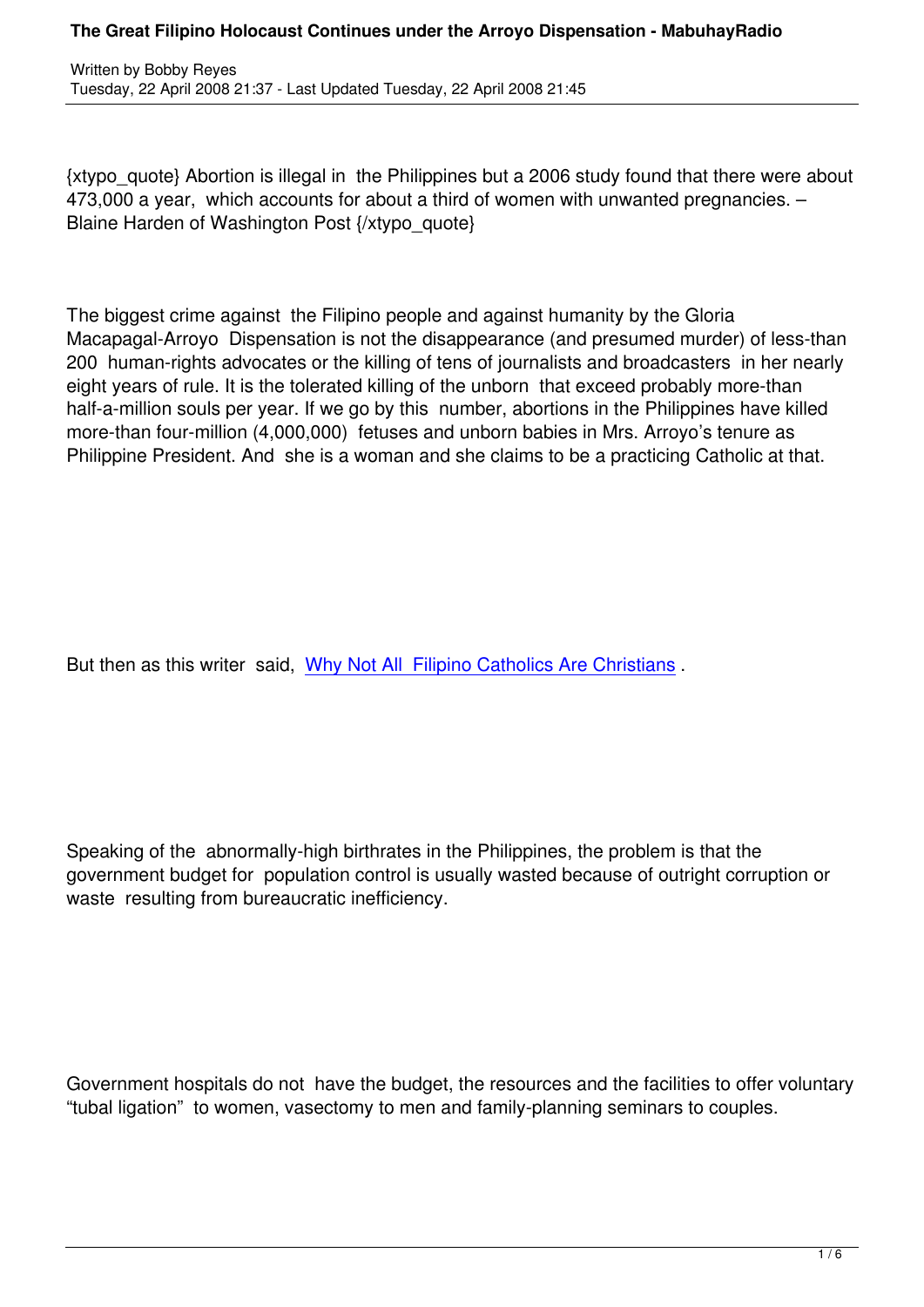Here are some of the articles about abortion that have been published in this website:

The Monumental Modern-day Filipino Holocaust

The Philippine Government Pays for the Killing of Fetuses and Abortion Is an Issue for 2010 **Election** 

An Epilogue of the Article, A Pragmatic Look at the Present Political Crisis in the Philippines

February Is Not Only for EDSA Revolutions for Also It Is ProLife Month

President Arroyo's Sadness Over Aborted Fetus Highlights Filipino &Idquo;Holocaust"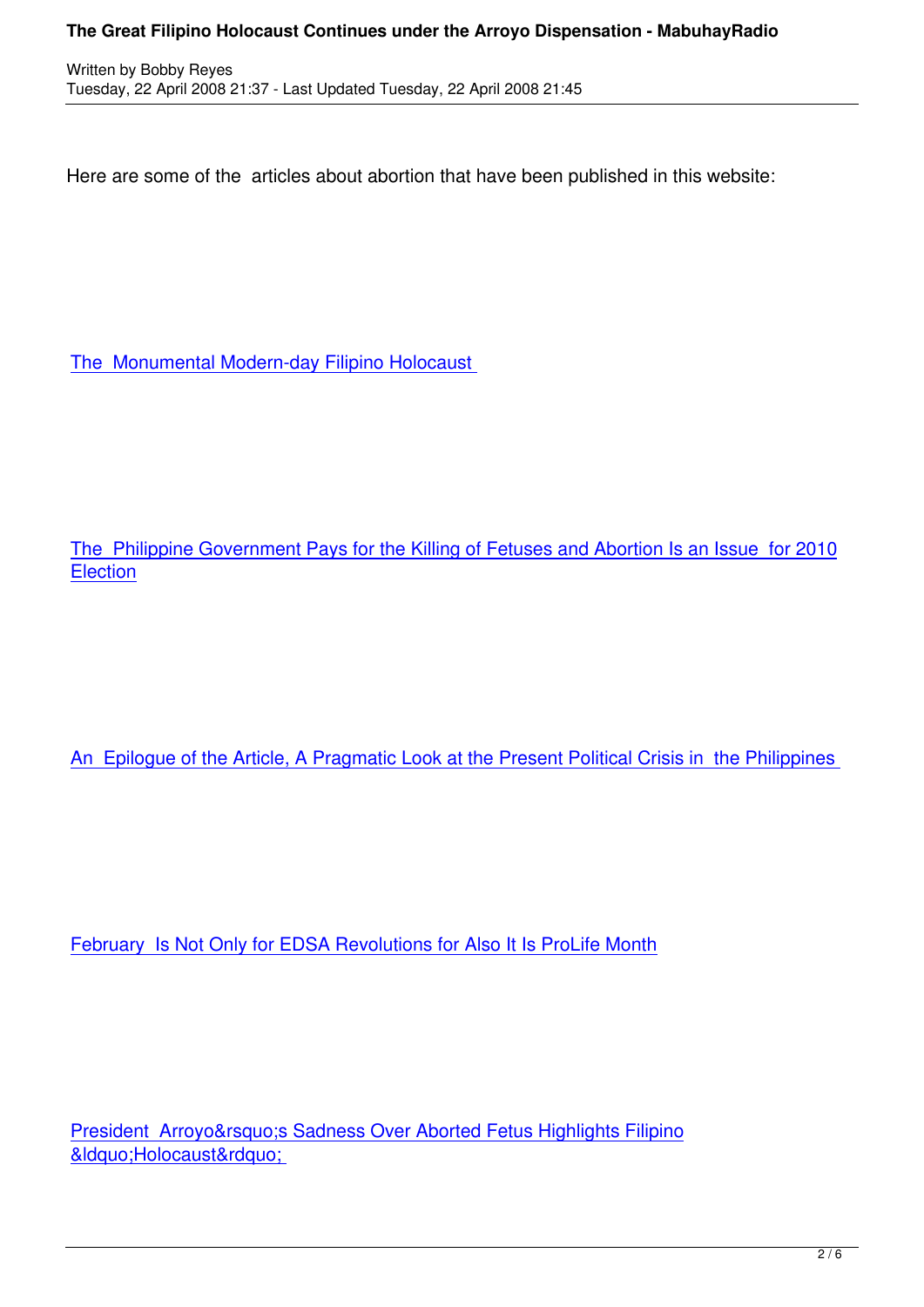Vatican Blesses the " Worldwide Moratorium on Abortion" Initiative

Advent and Abortion: A Christmas Message for George W. Bush and the American People

Catholic Bishops in the Philippines Condemn Local Abortion Ordinances

Here is the article written by Blaine Harden:

**Birthrates Help Keep Filipinos in Poverty** 

[By Blaine Harden](http://www.washingtonpost.com/wp-dyn/content/article/2008/04/20/AR2008042001930.html?referrer=emailarticle)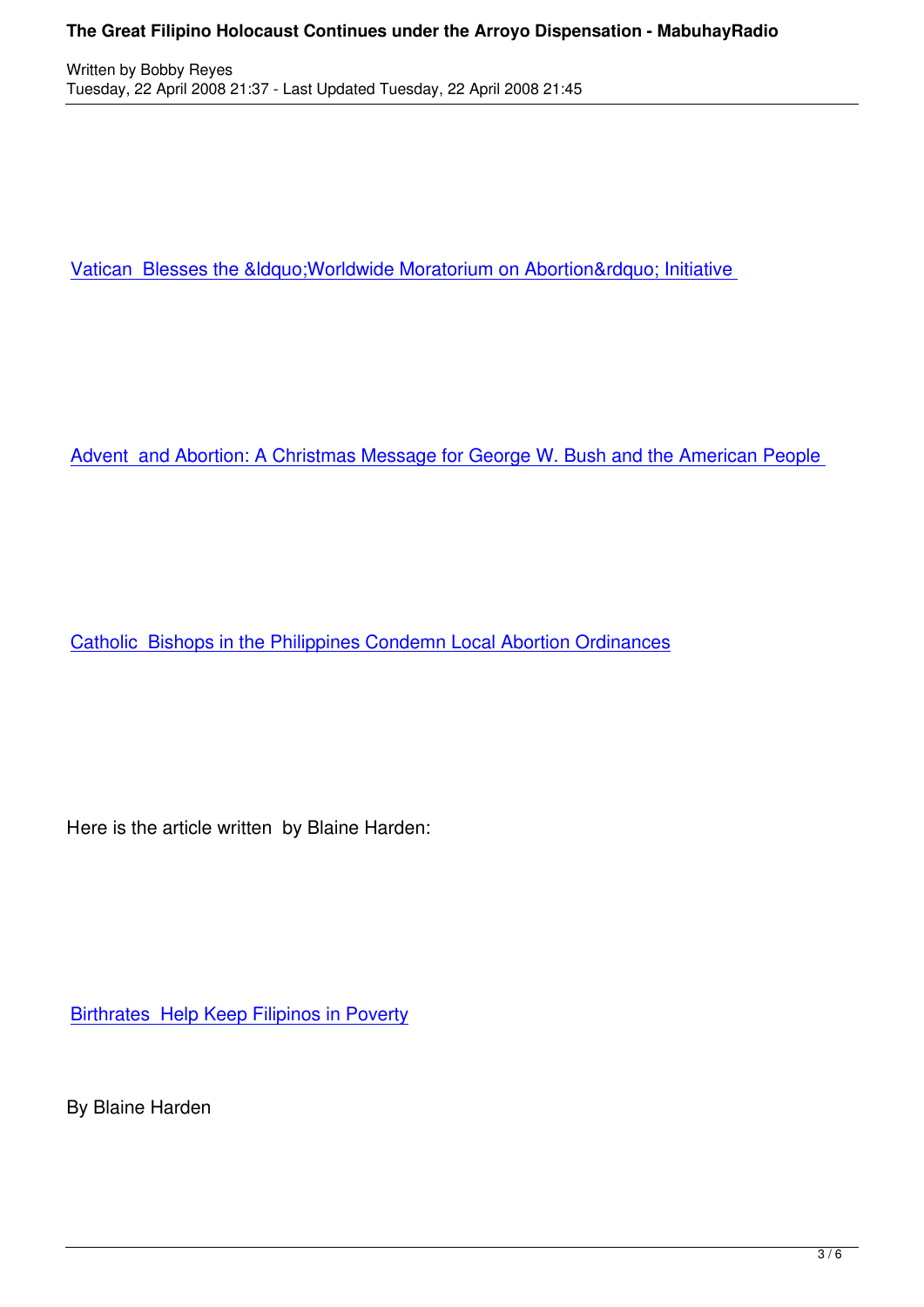MANILA -- Maria Susana Espinoza wanted only two children. But it was not until after the birth of her fourth child in six years that she learned any details about birth control.

"I knew it existed, but I didn't know how it works," said Espinoza, who lives with her husband and children in a squatter's hut in a vast, stinking garbage dump by Manila Bay.

She and her family belong to the fastest-growing segment of the Philippine population: very poor people with large families. There are many reasons why this country is poor, including feudal patterns of land ownership and corrupt government. But there is a compelling link between family size and poverty. It increases in lock step with the number of children, as nutrition, health, education and job prospects all decline, government statistics and many studies show.

Birth and poverty rates here are among the highest in Asia. And the Philippines, where four out of five of the country's 91 million people are Roman Catholic, also stands out in Asia for its government's rejection of modern contraception as part of family planning.

In 1970, the population of Thailand and RP was about 36 million people (each) and growing at about 3 percent a year. But with an aggressive family planning program that provides the poor with free contraceptives, Thailand has since reduced its population growth rate to 0.9 percent. In the Philippines, the rate has declined sluggishly to about 2.1 percent. There are now about 26 million more people in the Philippines than in Thailand.

Acceding to Catholic doctrine, the government for the past five years has supported only what it calls "natural" family planning. No national government funds can be used to buy contraceptives for the poor, although anyone who can afford them is permitted to buy them. Local governments can also buy and distribute contraceptives, but many lack the money.

Distribution of donated contraceptives in the government's nationwide network of clinics ends this year, as does a contraception-commodities program paid for by the U.S. Agency for International Development

. For years it has supplied most of the condoms, pills and intrauterine devices used by poor Filipinos.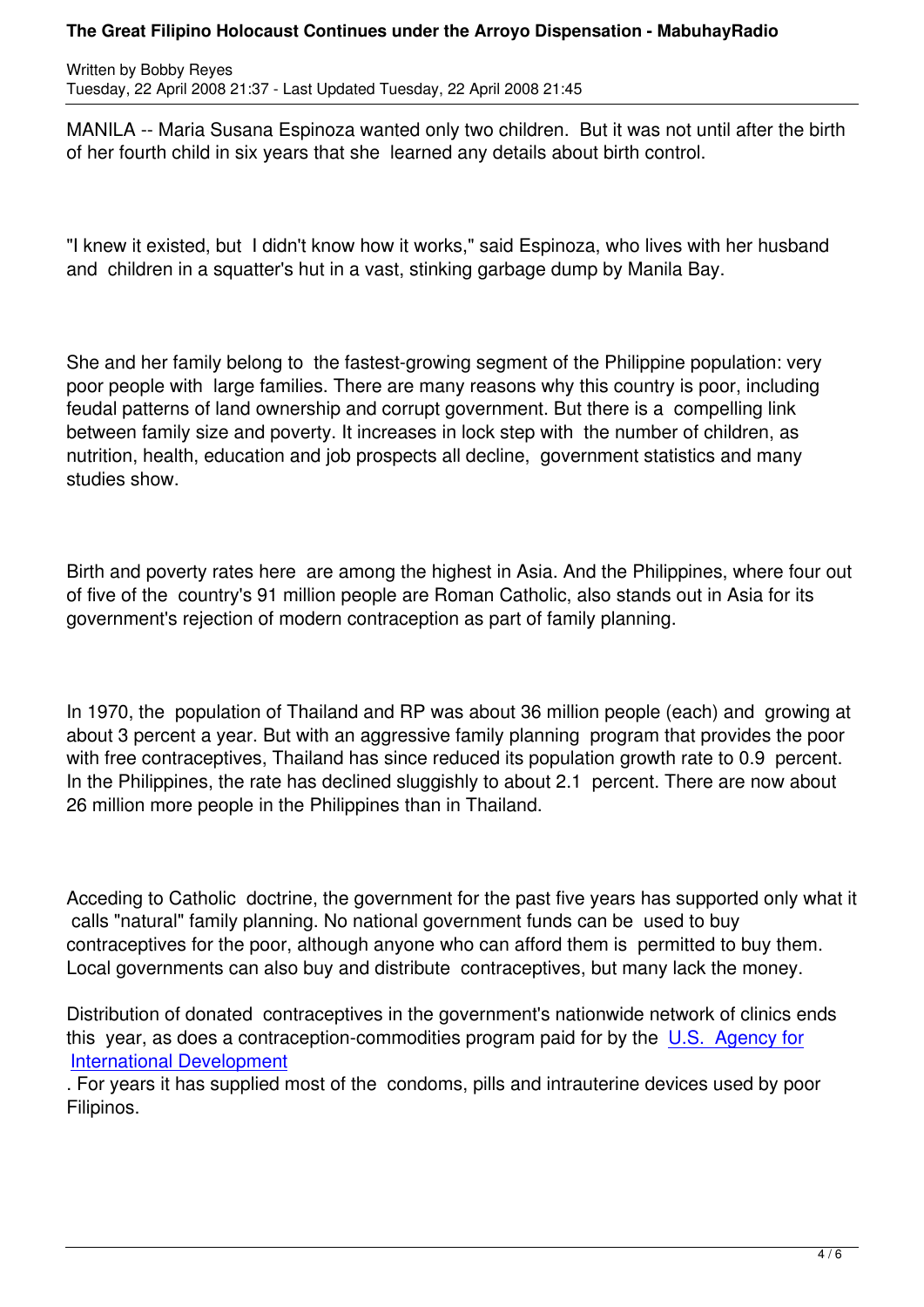"Family planning helps reduce poverty," President Gloria Macapagal Arroyo said in a 2003 speech that detailed her approach to birth control. But she said then and has since insisted that the government would support only family planning methods acceptable to the Catholic Church.

Women not wanting to get pregnant, Arroyo advised, should buy a thermometer and recording charts and abstain from sex when they are outside the "infertile phases of the monthly cycle."

Arroyo, 61 and a grandmother with three grown children, said in 2003 that when she was a young mother, she took birth control pills. She said that she later confessed to a priest.

Opposition From the Catholic Church

At the Manila garbage dump, Espinoza said she has been lucky.

A nongovernmental organization with health workers who regularly visit the dump told her that an intrauterine device could prevent her from having another baby. She plans to visit a clinic this month to get an IUD.

The organization that is helping Espinoza agreed to introduce this reporter to her on condition that it not be named. The group's health workers said they fear retaliation and harassment from officials in the national and city government, as well as from the Catholic Church. <<Snipped>>

To read the article in its entirety, please click on this hyperlink, Birthrates Help Keep Filipinos in Poverty

[If you are u](http://www.washingtonpost.com/wp-dyn/content/article/2008/04/20/AR2008042001930.html?referrer=emailarticle)nable to access the hyperlink, please copy and paste to your browser this URL: htt p://www.washingtonpost.com/wp-dyn/content/article/2008/04/20/AR2008042001930.html?refer rer=emailarticle